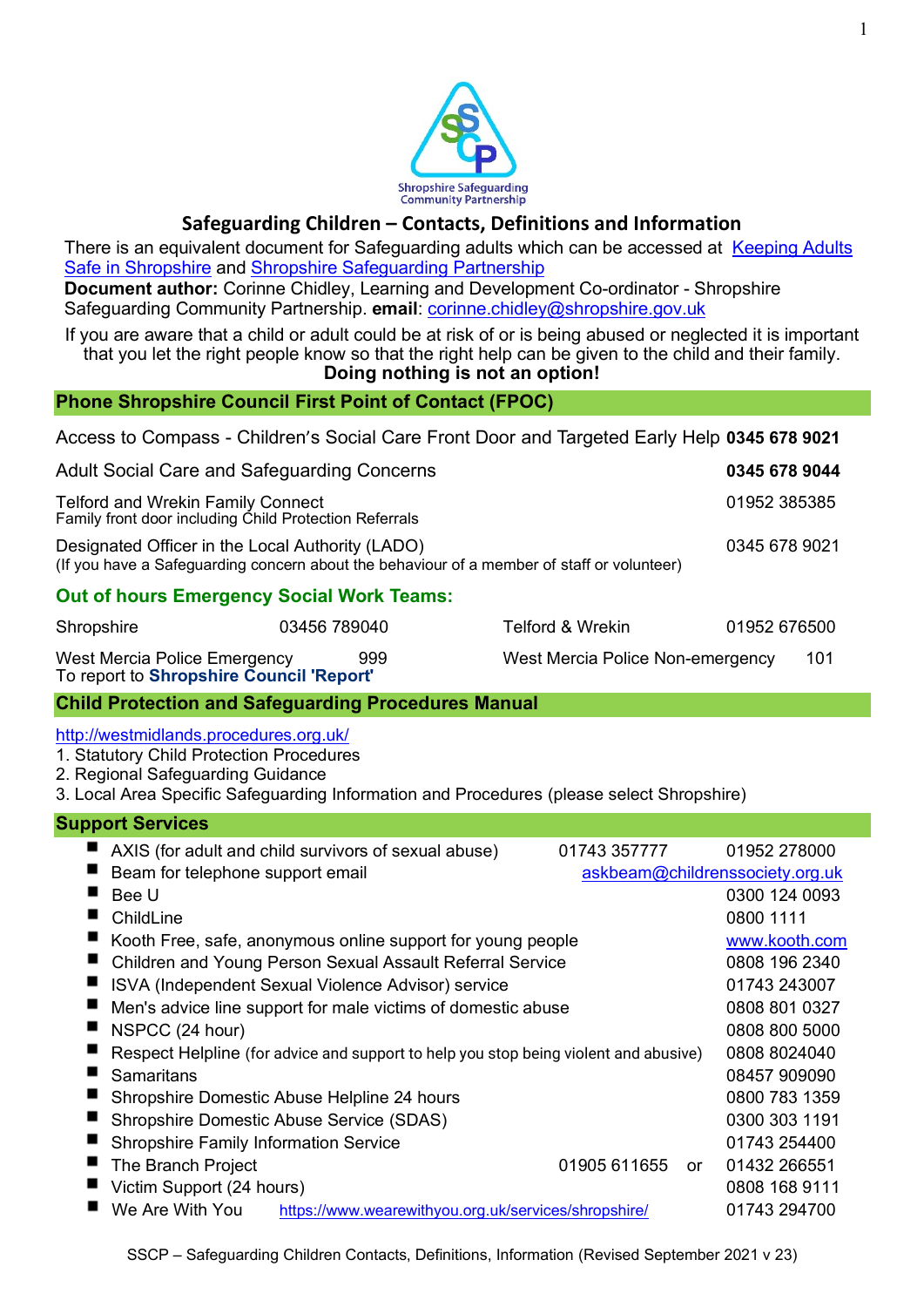#### **SSCP Training links and Contacts**

As result of, and to support, the extraordinary pressure and challenges being placed upon our multi-agency partners to manage the current impact of COVID-19 in Shropshire, all SSCP Multiagency face-to-face Safeguarding Training has been suspended until further notice.

Several training modules are now being delivered online via Microsoft Teams and further virtual training modules will be added when available. The SSCP Multi-agency Training Schedule is regularly updated to reflect the training currently on offer and all bookings are made via our webpage shown below.

All training modules are reviewed regularly in response to emerging national and local safeguarding themes, publications, statutory frameworks, research and legislation. Our training reflects current Shropshire practice and procedures.

In addition, SSCP offers several free, certificated e-learning modules through Virtual College. This training is at a raising awareness level. These modules can again be applied for by registering with and logging in to your SSCP learner record from our webpage.

SSCP Multi-agency Training Team Tel: 01743 254370

Email: [SSCPtraining@shropshire.gov.uk](mailto:tracey.bowen@shropshire.gov.uk)

To view the current Training Schedule and to book training [http://www.safeguardingshropshireschildren.org.uk/professionals-and-volunteers/safeguarding](http://www.safeguardingshropshireschildren.org.uk/professionals-and-volunteers/safeguarding-training/)[training/](http://www.safeguardingshropshireschildren.org.uk/professionals-and-volunteers/safeguarding-training/)

Other e-learning training available from other sources includes: Female Genital Mutilation (FGM) <https://www.fgmelearning.co.uk/> PREVENT [www.elearning.prevent.homeoffice.gov.uk/b/screen1](http://www.elearning.prevent.homeoffice.gov.uk/b/screen1) Department of Health (DoH) [to help healthcare professionals and partners protect and identify](http://www.seenandheard.org.uk/)  [young people at risk of abuse or exploitation](http://www.seenandheard.org.uk/) <http://www.seenandheard.org.uk/> Suicide Prevention Training<http://zerosuicidealliance.com/>

## **Shropshire Strengthening Families through Early Help**



Early help means taking action to support a child, young person or their family as soon as a problem emerges. It can be required at any stage in a child's life, from pre-birth to adulthood, and applies to any problem or need that the family can't deal with alone.

As result of, and to support, the extraordinary pressure and challenges being placed upon our multi-agency partners to manage the current impact of COVID-19 in Shropshire, all Early Help Multi-agency face-to-face Training and Network Meetings have been suspended until further notice. All Network Meetings and some Training is now being offered virtually via Microsoft Teams.

For further information on Early Help Training or Network Meetings, please the webpage below or email [sscpbusinessunit@shropshire.gov.uk](mailto:sscpbusinessunit@shropshire.gov.uk)

Website:<https://shropshire.gov.uk/early-help/practitioners/>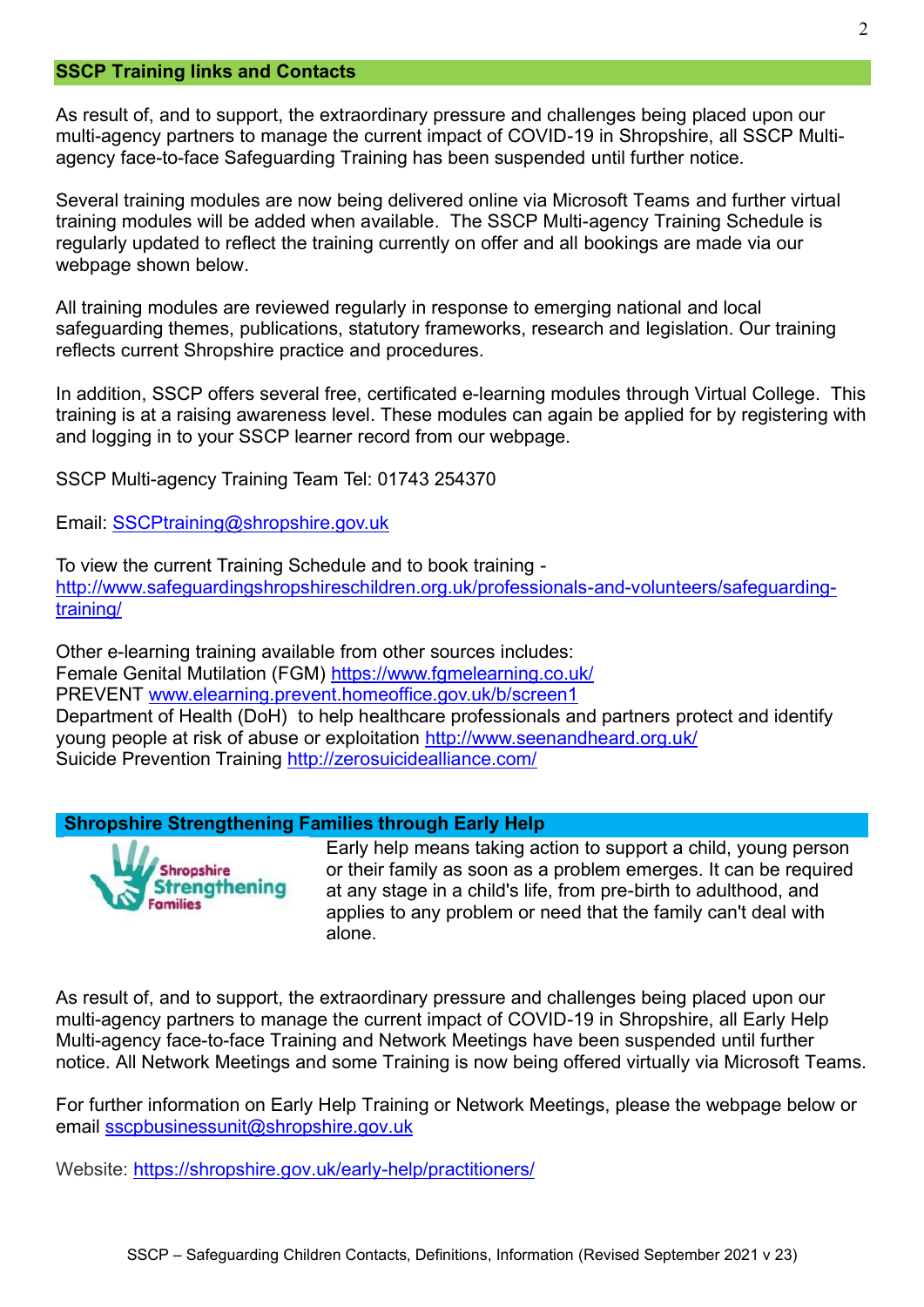## **DEFINITIONS OF ABUSE**

### **Emotional Abuse**

The persistent emotional maltreatment of a child such as to cause severe and persistent adverse effects on the child's emotional development. It may involve conveying to children that they are worthless or unloved, inadequate, or valued only insofar as they meet the needs of another person. It may include not giving the child opportunities to express their views, deliberately silencing them or 'making fun' of what they say or how they communicate.

It may feature age or developmentally inappropriate expectations being imposed on children. These may include interactions that are beyond the child's developmental capability, as well as overprotection and limitation of exploration and learning, or preventing the child participating in normal social interaction.

It may involve seeing or hearing the ill-treatment of another. It may involve serious bullying (including cyber bullying), causing children frequently to feel frightened or in danger, or the exploitation or corruption of children. Some level of emotional abuse is involved in all types of maltreatment of a child, though it may occur alone.

#### **Working Together to Safeguard Children 2018 Emotional – Behavioural Observations**

- Physical, mental and emotional development lags,
- An extreme change in views,
- Acceptance of punishment which appears excessive,
- Over-reaction to mistakes,
- Continual self-deprecation,
- Sudden speech disorders,
- Language delay,
- Fear of new situations.
- Inappropriate emotional responses to painful situations,
- Repetitive or habitual behaviours (such as hair twisting, thumb sucking, rocking),
- Self-mutilation.
- Fear of parents being contacted,
- Extremes of passivity or aggression,
- Being the scapegoat in the family,
- Coldness/hostility/constant criticism.
- Online privacy settings are not activated.

## **Domestic Abuse**

Domestic abuse is any type of controlling, bullying, threatening or violent behaviour between people in a relationship. It can seriously harm children and young people and witnessing domestic abuse is child abuse. It's important to remember domestic abuse:

- can happen inside and outside the home
- can happen over the phone, on the internet and on social networking sites
- can happen in any relationship and can continue even after the relationship has ended
- both men and women can be abused or abusers.

It can be difficult to tell if domestic abuse is happening and those carrying out the abuse can act very different when other people are around. Children and young people might also feel frightened and confused, keeping the abuse to themselves.

Signs that a child has witnessed domestic abuse can include:

- aggression or [bullying](https://www.nspcc.org.uk/what-is-child-abuse/types-of-abuse/bullying-and-cyberbullying/)
- anti-social behaviour, like vandalism
- [anxiety, depression or suicidal](https://www.nspcc.org.uk/keeping-children-safe/keeping-children-safe/mental-health-suicidal-thoughts-children/)  [thoughts](https://www.nspcc.org.uk/keeping-children-safe/keeping-children-safe/mental-health-suicidal-thoughts-children/)
- attention seeking
- bed-wetting, nightmares or insomnia
- constant or regular sickness, like colds, headaches and mouth ulcers
- [drug or alcohol use](https://www.nspcc.org.uk/keeping-children-safe/support-for-parents/alcohol-drugs-parenting/)
- eating disorders
- problems in school or trouble learning
- tantrums
- withdrawal.

Living in a home where domestic abuse happens can have a serious impact on a child or young person's [mental](https://www.nspcc.org.uk/keeping-children-safe/keeping-children-safe/mental-health-suicidal-thoughts-children/) and physical wellbeing, as well as their behaviour. And this can last into adulthood. What's important is to make sure the abuse stops and that children have a safe and stable environment to grow up in.

**<https://www.nspcc.org.uk/what-is-child-abuse/types-of-abuse/domestic-abuse/> 2020**

SSCP – Safeguarding Children Contacts, Definitions, Information (Revised September 2021 v 23)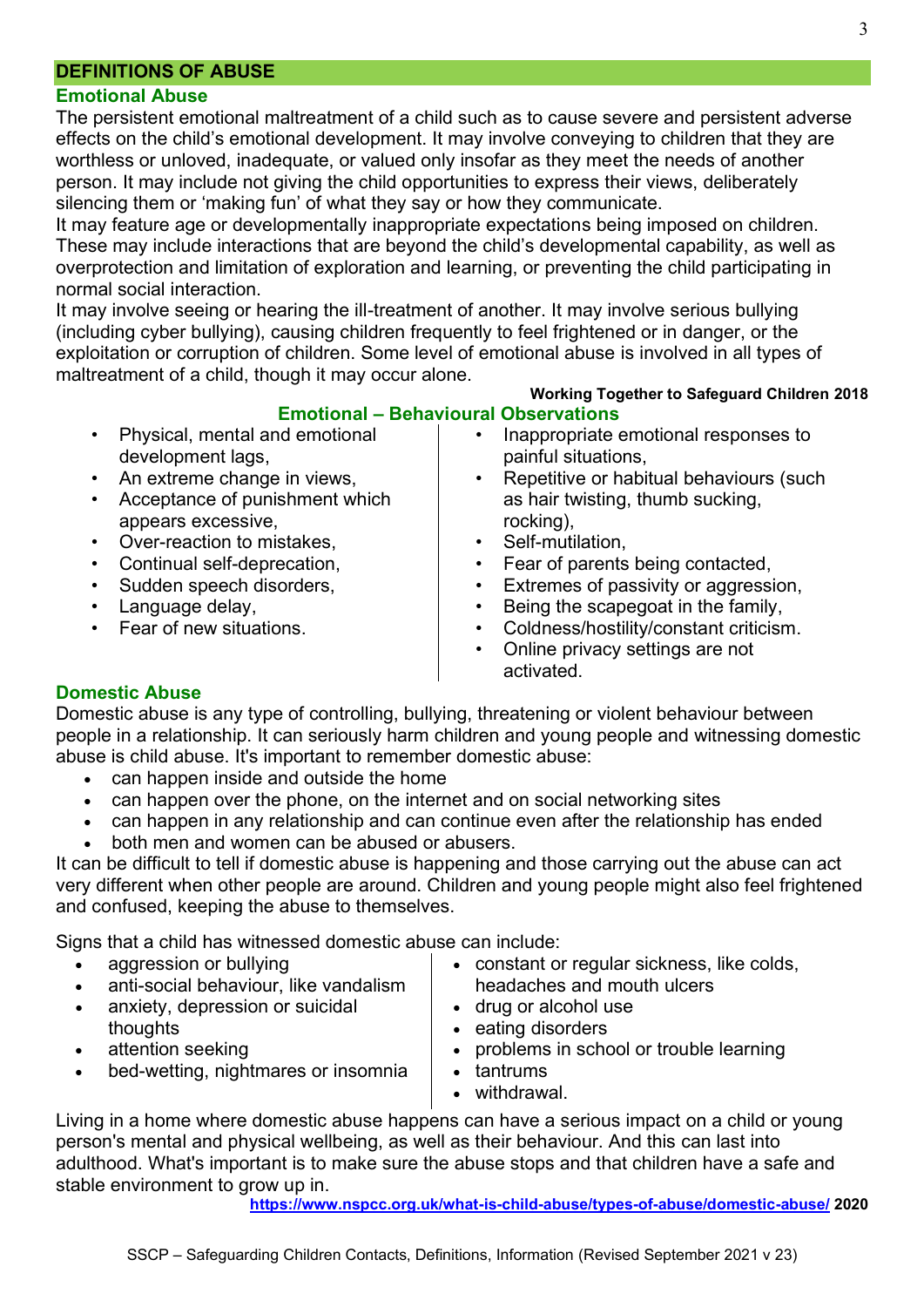## **Prevent**

Prevent is one of the most challenging parts of the counter terrorism strategy, because it operates in the pre-criminal space, before any criminal activity has taken place.

It is about safeguarding - supporting and protecting those people who might be susceptible to radicalisation, and ensuring that individuals and communities have the resilience to resist violent extremism.

#### **<https://www.westmercia.police.uk/article/7818/Prevent---Play-your-part>**

The aim of the Prevent strategy is to reduce the threat to the UK from terrorism by stopping people becoming terrorists or supporting terrorism.

# **Prevent Duty Guidance: for England and Wales July 2015. HM Government**

## **Neglect**

The persistent failure to meet the child's basic physical and/or psychological needs, likely to result in the serious impairment of the child's health or development.

Neglect may occur during pregnancy as a result of maternal substance abuse

Once a child is born, neglect may involve a parent or carer failing to:

provide adequate food, clothing and shelter (including exclusion from home or abandonment);

protect a child from physical and emotional harm or danger;

ensure adequate supervision (including the use of inadequate care-givers);

or ensure access to appropriate medical care or treatment.

It may also include neglect of, or unresponsiveness to a child's basic emotional needs.

## **Neglect – Physical Observations**

These may include:

- Poor personal hygiene,
- Poor state of clothing,
- Poor growth pattern.
- Untreated medical problems,
- Non-organic 'failure to thrive,'
- Poor skin tone and hair tone,
- Emaciation, pot belly, short stature, obesity.

**Working Together to Safeguard Children 2018 Neglect – Behavioural Observations**

These may include:

- Constant hunger or tiredness,
- Frequent lateness or non-attendance at school,
- Arrive early or leaving late from school,
- Destructive tendencies,
- Low self-esteem.
- Obsessive, ritualistic or unusual behaviours,
- No social relationships.
- Running away,
- Compulsive stealing or scavenging.

## **Graded Care Profile (GCP2) Licensed by NSPCC**

GCP2 is an evidence-based assessment tool which evaluates levels of parental care, assessing a child's lived experience. Helps to identify children at risk of neglect at the earliest opportunity, enabling professionals to work collaboratively, responding promptly and effectively to address the underlying factors with parents. Using GCP2 effectively helps to ensure that our focus is on the experiences of children, that children are protected from harm and the long-term effects of childhood neglect are minimised.

Access [Tackling Child Neglect in Shropshire: a practitioner support pack FINAL](https://westmidlands.procedures.org.uk/local-content/xkjN/neglect-tools-and-pathways/?b=Shropshire) 

## Become an accredited user of GCP2

[http://www.safeguardingshropshireschildren.org.uk/professionals-and-volunteers/safeguarding](http://www.safeguardingshropshireschildren.org.uk/professionals-and-volunteers/safeguarding-training/)[training/](http://www.safeguardingshropshireschildren.org.uk/professionals-and-volunteers/safeguarding-training/)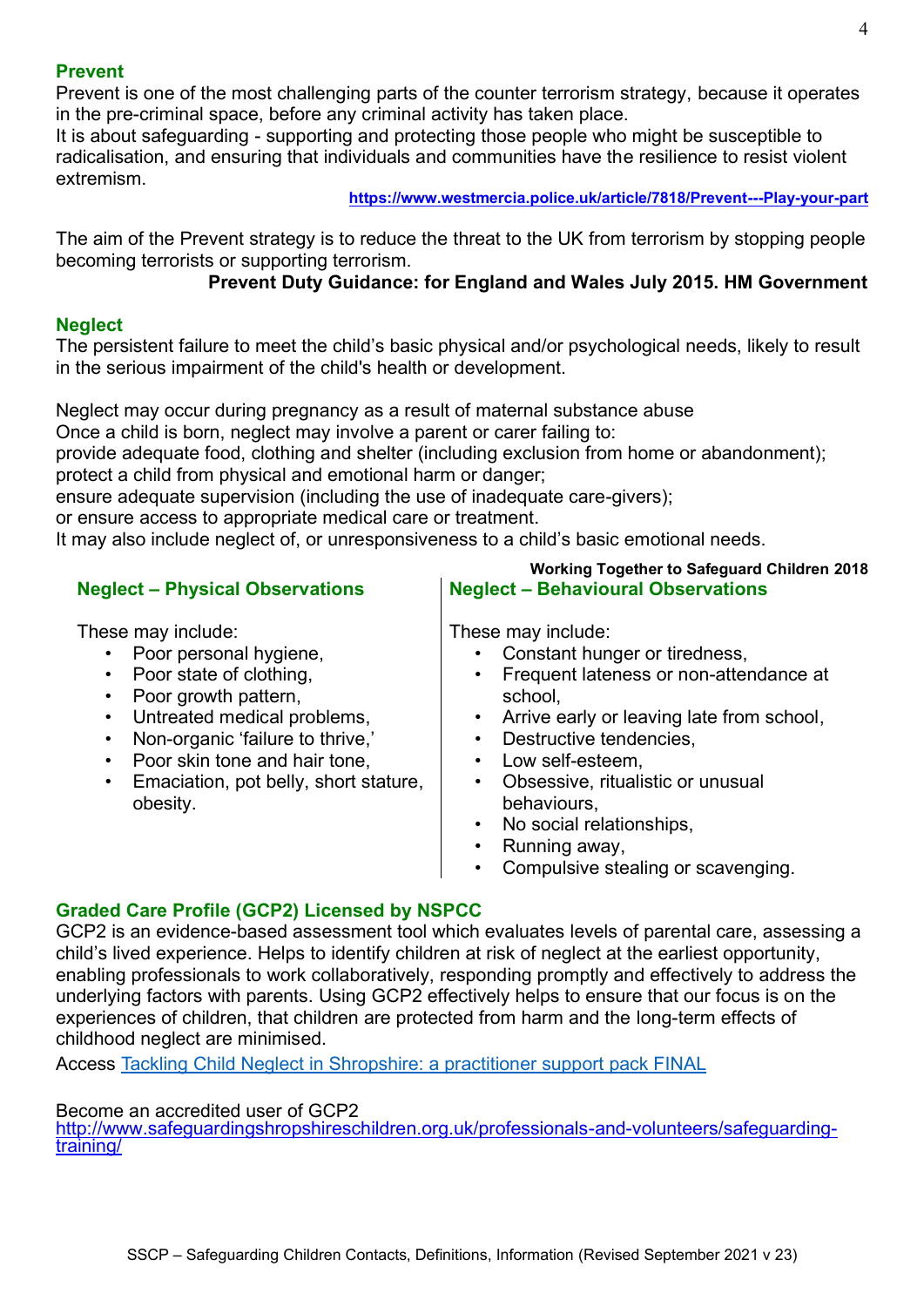## **Physical Abuse**

A form of abuse which may involve hitting, shaking, throwing, poisoning, burning or scalding, drowning, suffocating, or otherwise causing physical harm to a child.

Physical harm may also be caused when a parent or carer fabricates the symptoms of, or deliberately induces, illness in a child.

#### **Working Together to Safeguard Children 2018**

## **Common Sites for Accidental Injuries**

Nose, forehead, chin, forearm, elbows, elbows, bony spine, hip, knees

## **Typically Abusive Injuries**

Eyes, ears and mouth, skull and neck, cheek, side of the face, genitals, upper and inner arm, chest and shoulders, back, buttocks, thighs, knees.

## **Signs of Abusive Injuries may be:**

## • Bruising, grasp marks, linear marks, scalds or burns and other types of injuries i.e. factures, torn frenulum.

- Burns and scalds,
- Cigarette burns,
- Swelling and lack of normal use of limbs,
- Human bite marks,
- Untreated injuries,
- Any serious injury with no explanation or conflicting explanations,

**Physical - Behavioural Observations**

These may include:

- Unusually fearful with adults,
- Unnaturally compliant to parents,
- Refusal to discuss injuries or a fear of medical help,
- Withdrawal from physical contact,
- Aggression towards others,
- Wearing cover-up clothing,
- Any behaviours that you would not expect to see in a child, at their age or stage in development.

• Ligature marks.

# **Female Genital Mutilation (FGM)**

Female Genital Mutilation (FGM) is a procedure where the female genital organs are injured or changed, but there is no medical reason for this. It can seriously harm the health of women and girls in the long term. Many men and women in practising communities are unaware of the relationship between FGM and the severe harm it causes to the health of women and girls. All types of FGM are extremely harmful with many short- and long-term health implications It's sometimes known as 'female circumcision' or 'female genital cutting'. It's can be carried out on young babies, girls and women. FGM procedures can cause: severe pain and bleeding, emotional and psychological shock, infections, problems with giving birth later in life - including the death of the baby

Is illegal in the UK. It's also illegal to take a British national or permanent resident abroad for FGM or to help someone trying to do this.

### **Department of Health, January 2017**

60,000 girls living in the UK could be at risk of female genital mutilation (FGM).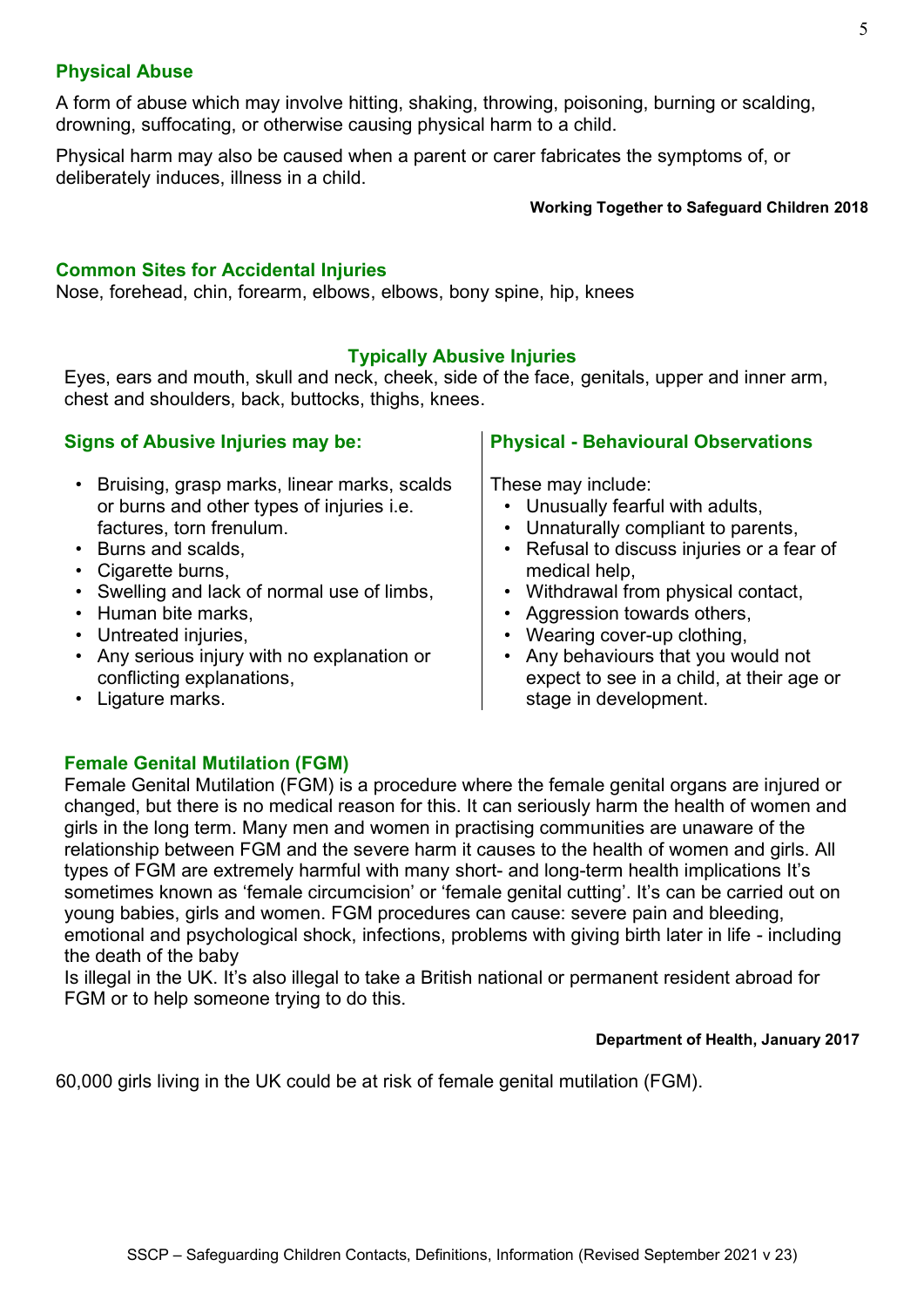## **Sexual Abuse**

Involves forcing or enticing a child or young person to take part in sexual activities, not necessarily involving a high level of violence, whether or not the child is aware of what is happening. The activities may involve physical contact, including assault by penetration (for example, rape or oral sex) or non-penetrative acts such as masturbation, kissing, rubbing and touching outside of clothing

They may also include non-contact activities, such as involving children in looking at, or in the production of, sexual images, watching sexual activities, encouraging children to behave in sexually inappropriate ways, or grooming a child in preparation for abuse (including via the internet).

Sexual abuse is not solely perpetrated by adult males. Women can also commit acts of sexual abuse, as can other children. **Working Together to Safeguard Children 2018**

| Sexual Abuse - Privsical Observations                                                                                                                                                                                                                                                                                                                                                                                                                                                                                                                       |                                                                                                                                                                                                                                                                                                                                                                                                                                                                            |  |  |  |
|-------------------------------------------------------------------------------------------------------------------------------------------------------------------------------------------------------------------------------------------------------------------------------------------------------------------------------------------------------------------------------------------------------------------------------------------------------------------------------------------------------------------------------------------------------------|----------------------------------------------------------------------------------------------------------------------------------------------------------------------------------------------------------------------------------------------------------------------------------------------------------------------------------------------------------------------------------------------------------------------------------------------------------------------------|--|--|--|
| Damage/ soreness in genital area, anus<br>$\bullet$<br>or mouth                                                                                                                                                                                                                                                                                                                                                                                                                                                                                             | Bruising giving the impression of sexual<br>assault                                                                                                                                                                                                                                                                                                                                                                                                                        |  |  |  |
| Sexually transmitted infections<br>$\bullet$                                                                                                                                                                                                                                                                                                                                                                                                                                                                                                                | Unexplained recurrent urinary tract infections<br>٠                                                                                                                                                                                                                                                                                                                                                                                                                        |  |  |  |
| Unexpected pregnancy especially in very<br>$\bullet$<br>young girls                                                                                                                                                                                                                                                                                                                                                                                                                                                                                         | and discharges or abdominal pain                                                                                                                                                                                                                                                                                                                                                                                                                                           |  |  |  |
| <b>Sexual Abuse - Behavioural Observations</b>                                                                                                                                                                                                                                                                                                                                                                                                                                                                                                              |                                                                                                                                                                                                                                                                                                                                                                                                                                                                            |  |  |  |
| Sextortion<br>$\bullet$<br>Sexual knowledge inappropriate for age,<br>٠<br>• Sexualised behaviour in young children,<br>Sexually provocative or promiscuous<br>$\bullet$<br>behaviour,<br>Hinting at sexual activity, and about<br>$\bullet$<br>secrets they cannot tell,<br>• Secretive behaviour online or offline,<br>Inexplicable falling off in school<br>$\bullet$<br>performance,<br>• Sudden apparent changes in personality,<br>Lack of concentration, restlessness,<br>$\bullet$<br>aimlessness,<br>Low self-image/ low self-esteem,<br>$\bullet$ | • Increased or excessively secretive use of<br>mobile phone and/or internet activity,<br>• Socially withdrawn,<br>• Poor trust in significant adults,<br>Regressive behaviour, onset of wetting, by<br>day or night,<br>• Onset of insecure, clinging behaviour,<br>Running away from home,<br>Suicide attempts, self-mutilation, self-disgust,<br>Eating disorders,<br>Exaggerated or uncontrollable emotions,<br>Substance, alcohol misuse,<br>Severe sleep disturbance. |  |  |  |

# **Sexual Abuse - Physical Observations**

# **Introduction to Contextual Safeguarding**

Contextual Safeguarding is an approach to understanding, and responding to, young people's experiences of significant harm beyond their families. It recognises that the different relationships that young people form in their neighbourhoods, schools and online can feature violence and abuse. Parents and carers have little influence over these contexts, and young people's experiences of extra-familial abuse can undermine parent-child relationships.

Therefore, children's social care practitioners, child protection systems and wider safeguarding partnerships need to engage with individuals and sectors who do have influence over/within extrafamilial contexts, and recognise that assessment of, and intervention with, these spaces are a critical part of safeguarding practices. Contextual Safeguarding, therefore, expands the objectives of child protection systems in recognition that young people are vulnerable to abuse beyond their front doors.

# **Contextual Safeguarding Network 2020**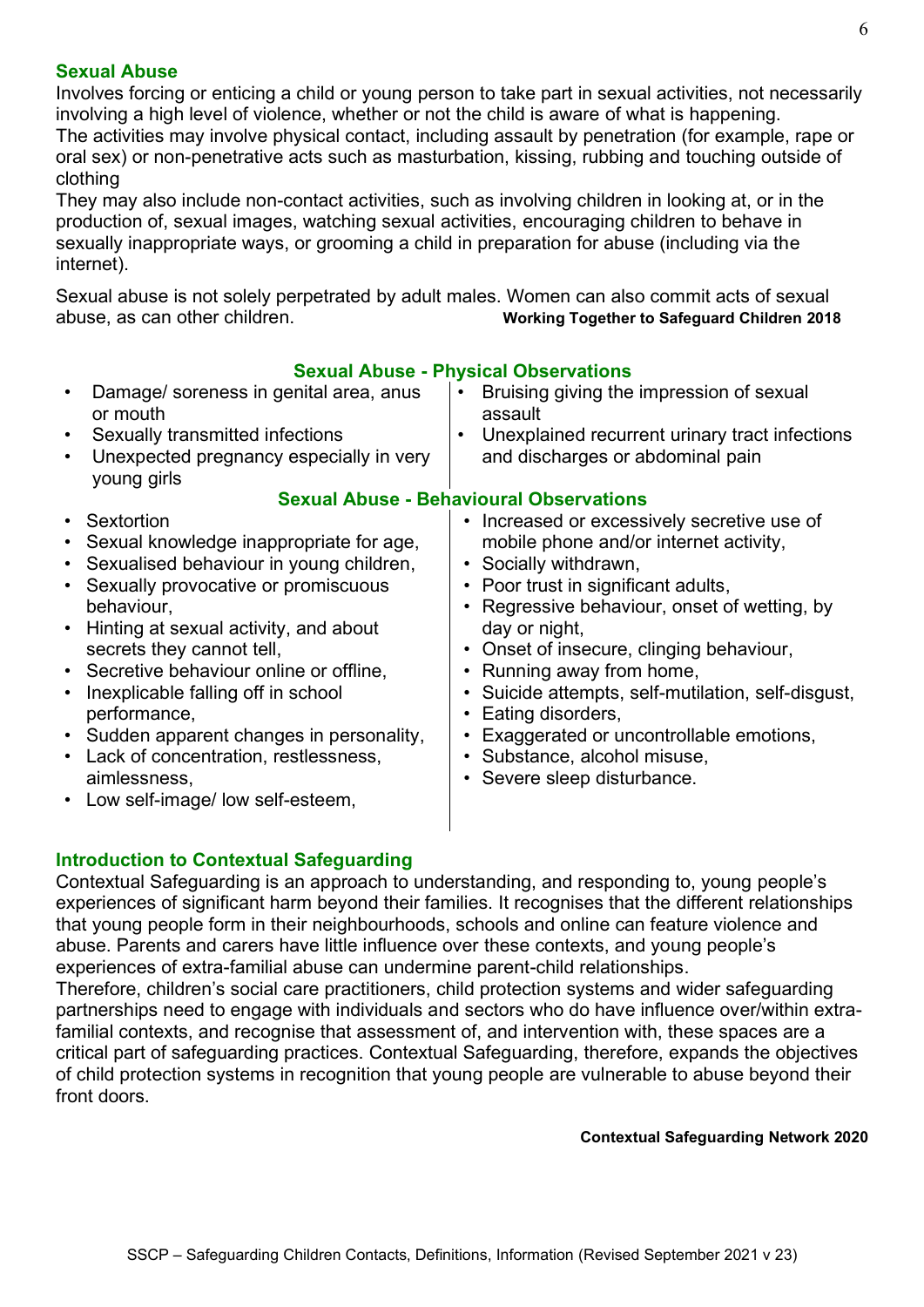## **Criminal Exploitation**

Criminal Exploitation occurs where an individual or group takes advantage of an imbalance of power to coerce, control, manipulate or deceive a child, young person or an adult (including those with care and support needs) into any criminal activity:

(a) in exchange for something the victim needs or wants, and/or

(b) for the financial or other advantage of the perpetrator or facilitator (such as to support serious organised crime and/or terrorism), and/or

(c) through violence or the threat of violence to ensure compliance.

The victim may have been criminally exploited even if the activity appears consensual. Criminal Exploitation does not always involve physical contact; it can also occur using technology and/or social media.

### **Peer on Peer Abuse**

#### **Shropshire Safeguarding Community Partnership 2020**

Recognition should be given to the fact that children are capable of abusing their peers. Abuse is abuse and should never be tolerated or passed off as "banter" or "part of growing up". Victims of peer abuse should be supported as they would be if they were the victim of any other form of abuse Peer on peer abuse occurs when a young person is exploited, bullied and/or harmed by their peers who are the same age or similar age.

Peer-on-peer abuse can relate to various forms of abuse (not just sexual abuse and exploitation), some forms of peer on peer abuse are:

**Bullying** (including cyberbullying, prejudice-based and discriminatory bullying)

**Abuse in intimate personal relationships between peers** abuse may include insults, coercion, social sabotage, sexual harassment, threats and/or acts of physical or sexual abuse. The abusive teen uses this pattern of violent and coercive behaviour, in a heterosexual or same gender relationship, in order to gain power and maintain control over the partner

**Physical abuse** such as hitting, kicking, shaking, biting, hair pulling, or otherwise causing physical harm (this may include an online element which facilitates, threatens and/or encourages physical abuse)

**Sexual violence**, such as rape, assault by penetration and sexual assault; (this may include an online element which facilitates, threatens and/or encourages sexual violence

**Sexual harassment**, such as sexual comments, remarks, jokes and online sexual harassment, which may be standalone or part of a broader pattern of abuse; causing someone to engage in sexual activity without consent, such as forcing someone to strip, touch themselves sexually, or to engage in sexual activity with a third party

**Sexting or youth produced sexual imagery** consensual and non-consensual sharing of nude and seminude images and/or videos

**Upskirting** which typically involves taking a picture under a person's clothing without their permission, with the intention of viewing their genitals or buttocks to obtain sexual gratification, or cause the victim humiliation, distress or alarm

**Initiation/hazing** type violence and rituals (this could include activities involving harassment, abuse or humiliation used as a way of initiating a person into a group and may also include an online element).

#### **Keeping Children Safe in Education 2021**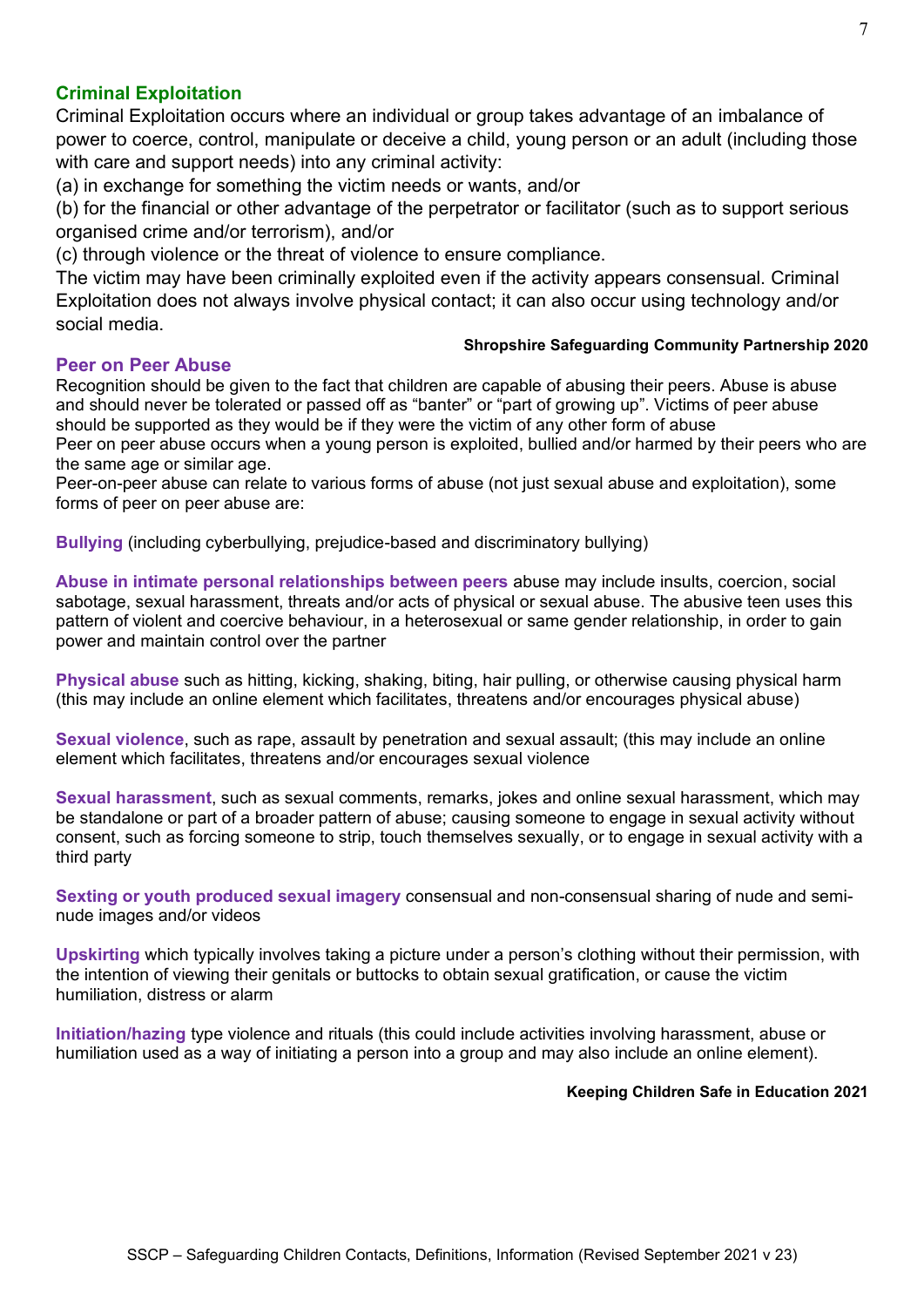### **Recognise - Respond - Record**

To do list:

- ➢ Put the contact number for First Point of Contact (FPOC) somewhere where it will be easily available
- ➢ Look at Shropshire Safeguarding Community Partnership website and make it one of your 'favourites'
- ➢ Look at your agencies Safeguarding and Child Protection policy
- ➢ Identify your Designated Safeguarding Lead
- ➢ Find out how and where you are expected to record concerns, who you should report them to/share information with in a timely manner
- ➢ Think about any further Safeguarding/Child Protection training needs you or your agency might have
- ➢ Consider how you ensure that your Safeguarding/Child Protection responsibilities are known to those who use your services

### **Useful Websites**

[actionforprisonersfamilies.org.uk](http://www.actionforprisonersfamilies.org.uk/) promotes the needs of families affected by imprisonment

[axiscounselling.org.uk](http://www.axiscounselling.org.uk/) support service for adult and child survivors of sexual abuse

[brook.org.uk/our-work/category/sexual-behaviours-traffic-light-tool](http://www.brook.org.uk/our-work/category/sexual-behaviours-traffic-light-tool) -Brook sexual behaviours traffic light tool supports professionals working with children and young people by helping them to identify and respond appropriately to sexual behaviours.

[ceop.police.uk](http://www.ceop.police.uk/) online safety and protection

[childrenssociety.org.uk/](https://www.childrenssociety.org.uk/) Charity working to support vulnerable children in England and Wales with numerous resources on exploitation.

[childline.org.uk](http://www.childline.org.uk/) supporting children and Young People to identify and report abuse

[educateagainsthate.com](http://www.educateagainsthate.com/) gives [parents,](http://educateagainsthate.com/parents) [teachers](http://educateagainsthate.com/teachers) and [school leaders](http://educateagainsthate.com/governors) practical advice on protecting children from extremism and radicalisation.

[karmanirvana.org.uk/help-line](http://www.karmanirvana.org.uk/help-line) supporting victims of honour based abuse and crimes and forced marriage

<http://www.keepingadultssafeinshropshire.org.uk/> The keeping adults safe in Shropshire Network brings together representatives of each of the main organisations responsible for helping and protecting adults with care and support needs; who are at risk of or are experiencing abuse and neglect

[mappa.justice.gov.uk](http://www.mappa.justice.gov.uk/) MAPPA - Multi-Agency Public Protection Arrangements. It is the process through which the Police, Probation and Prison Services work together with other agencies to manage the risks posed by violent and sexual offenders living in the community in order to protect the public. These arrangements are coordinated across West Mercia by the [Warwickshire and West Mercia Community](http://www.westmerciaprobation.org.uk/page.php?Plv=3&P1=5&P2=20&P3=7)  [Rehabilitation Company \(WWMCRC\)](http://www.westmerciaprobation.org.uk/page.php?Plv=3&P1=5&P2=20&P3=7)

[mensadviceline.org.uk/](http://www.mensadviceline.org.uk/) advice and support for men experiencing domestic violence and abuse

[new.shropshire.gov.uk/early-help](http://new.shropshire.gov.uk/early-help) early help means taking action to support a child, young person or their family [as soon as a problem emerges.](http://www.westmercia.police.uk/article/5970/Managing-sexual-offenders-and-violent-offenders) 

[nspcc.org.uk](http://www.nspcc.org.uk/) working to identify and prevent Child abuse

SSCP – Safeguarding Children Contacts, Definitions, Information (Revised September 2021 v 23) [nspcc.org.uk/.../research-and-resources/sign-up-to-caspar](http://www.nspcc.org.uk/.../research-and-resources/sign-up-to-caspar) receive regularly newsletters by subscribing to CASPAR, NSPCC current awareness service for child protection practice, policy and research